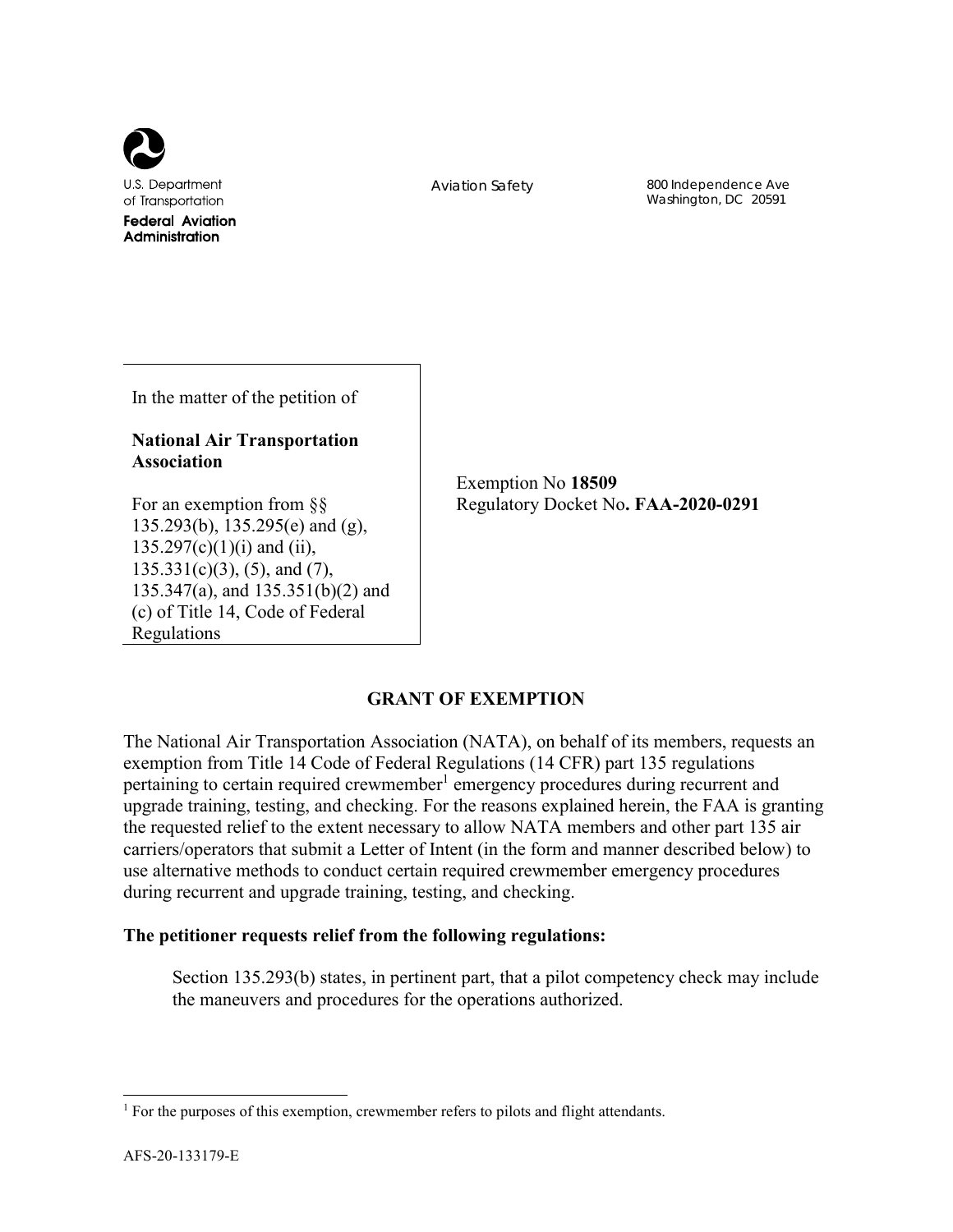Section 135.295(e) and  $(g)$  states, in pertinent part, that recurrent testing of flight attendants must ensure the person is competent in the operation of emergency equipment and passenger oxygen equipment.

Section  $135.297(c)(1)(i)$  and (ii) require a pilot in command instrument proficiency check to include procedures and maneuvers for the applicable level of pilot certificate.

Section  $135.331(c)(3)$ ,  $(5)$ , and  $(7)$  and  $135.351(b)(2)$  states, in pertinent part, that each crewmember must perform emergency drills and operate emergency equipment including (1) smoke control, (2) use of crew and passenger oxygen, and (3) donning and inflation of life vests and the use of other individual floatation devices, if applicable.

Section 135.347(a) states, in pertinent part, that pilot upgrade flight training must include each of the maneuvers and procedures in the approved curriculum.

Section 135.351(c) states, in pertinent part, that pilot recurrent flight training must include the maneuvers and procedures in the approved curriculum.

## **The petitioner supports its request with the following information:**

This grant of exemption was initiated by the FAA Air Transportation Division after extensive discussions with NATA on behalf of part 119 certificate holders operating under part 135 due to potential health concerns over the COVID-19 outbreak. Due to the extraordinary circumstances associated with the outbreak, the FAA is construing these conversations, which included a request for expedited relief, as a petition for exemption under 14 C.F.R. § 11.61(b).

The Coronavirus (COVID-19) was detected in China in December 2019. On January 30, 2020, the World Health Organization declared the outbreak a public health emergency of international concern. On January 31, 2020, the Department of Health and Human Services declared a public health emergency for the United States to aid in responding to COVID-19.<sup>2</sup>

As the COVID-19 pandemic progressed, the petitioner contacted the FAA to discuss limited relief from certain recurrent and upgrade training, testing, and checking requirements in light of the COVID-19 national emergency. During discussion with the FAA, the petitioner expressed concern that some training, testing, and checking requirements unnecessarily expose personnel to the risk of contracting COVID-19. Many of these requirements support crewmember emergency training. For example,  $\S$  135.295(g) requires that flight attendants demonstrate competence in operating emergency equipment, such as protective breathing

l

<sup>&</sup>lt;sup>2</sup> The FAA observes further that on March 11, 2020, the World Health Organization (WHO) characterized COVID-19 as a pandemic, as the rates of infection continued to rise in many locations around the world and across the United States. On March 13, 2020, the President proclaimed that the COVID-19 outbreak in the United States constitutes a national emergency. COVID-19 cases have been reported in all 50 states as well as the District of Columbia, Puerto Rico, Guam, and the U.S. Virgin Islands.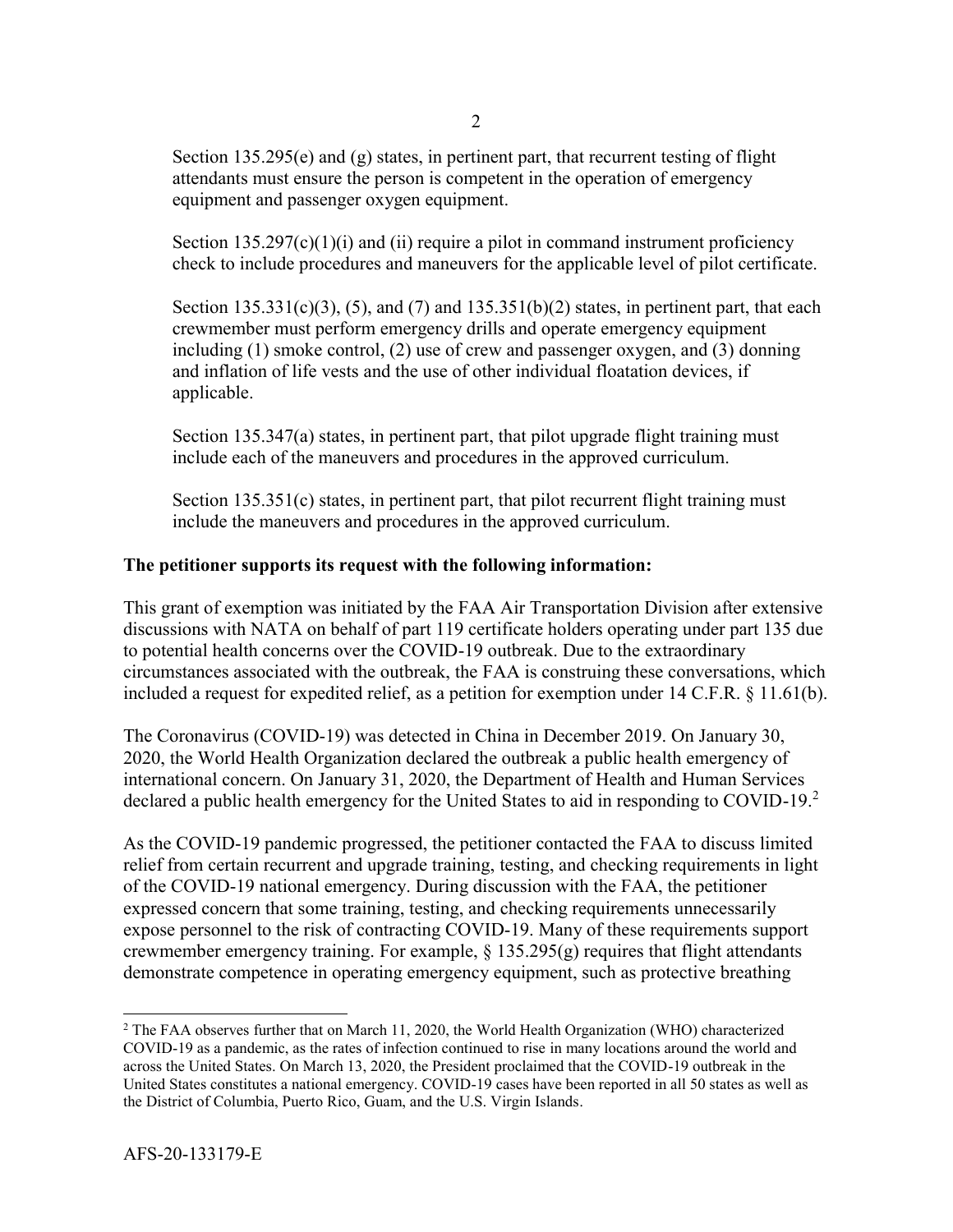equipment (PBE), and pilot training on smoke and fire procedures requires donning the flight deck oxygen mask. The petitioner expressed concern that shortages of protective masks and disinfectant wipes will place crewmembers in the difficult position of either (1) donning PBE or oxygen masks in training, testing, and checking without proper disinfectant, or (2) having qualifications lapse for failure to complete these requirements due to concern about possible transmission of COVID-19. In addition to the concern of unnecessary health risk, the petitioner expressed concern that a reduction in the number of qualified crewmembers could jeopardize the continuity of air transportation at a critical time when the movement of food, supplies, mail, and personnel is essential to the public interest.

## **The FAA's analysis is as follows:**

The FAA finds that there is good cause not to publish a summary of the petition in the Federal Register because delaying action on the petition would have an adverse and potentially immediate impact on the petitioner's ability to ensure continuity of critical aviation operations essential to the public interest. Because NATA is a trade association and not a certificate holder, it cannot be granted an exemption from FAA operating requirements. Accordingly, the FAA will grant the relief requested by NATA to its members and all part 119 certificate holders conducting operations under part 135 when requested. To make this exemption effective, each affected certificate holder must submit to the FAA a request to use this exemption and affirm its intentions to comply with the conditions and limitations of this exemption.

Under the unprecedented circumstances associated with the COVID-19 pandemic, the FAA finds that relief is justified through May 31, 2020, subject to the conditions and limitations outlined below, from certain emergency procedures during training, testing, and checking. The FAA agrees that requiring crewmembers to don PBEs or oxygen masks in training, testing, or checking unnecessarily exposes them to the risk of contracting COVID-19 and is not in the public interest during this time. It is reasonable to anticipate that the qualifications of crewmembers may lapse unnecessarily because certificate holders and their personnel do not want to assume this health risk.

The FAA finds that granting this exemption supports the continuity of air transportation, which is essential in this national emergency. Part 119 certificate holders operating under part 135 are a key part of the United States infrastructure that transports food, supplies, mail, and personnel. The stability of the U.S. transportation system is particularly critical at this time because of the increased demand for food and medical supplies prompted by the COVID-19 pandemic. Furthermore, given the immediacy of the public health concerns and the urgency of sustaining continuity in air transportation, it would not be feasible for the FAA to timely address ad hoc requests for relief from certificate holders individually.

In view of the extraordinary situation presented by the COVID-19 pandemic, the FAA finds that providing relief would not result in a risk to aviation safety that is unacceptable under the conditions and limitations of this grant of exemption. These conditions and limitations ensure that certificate holders demonstrate a plan to mitigate any potential risk introduced by the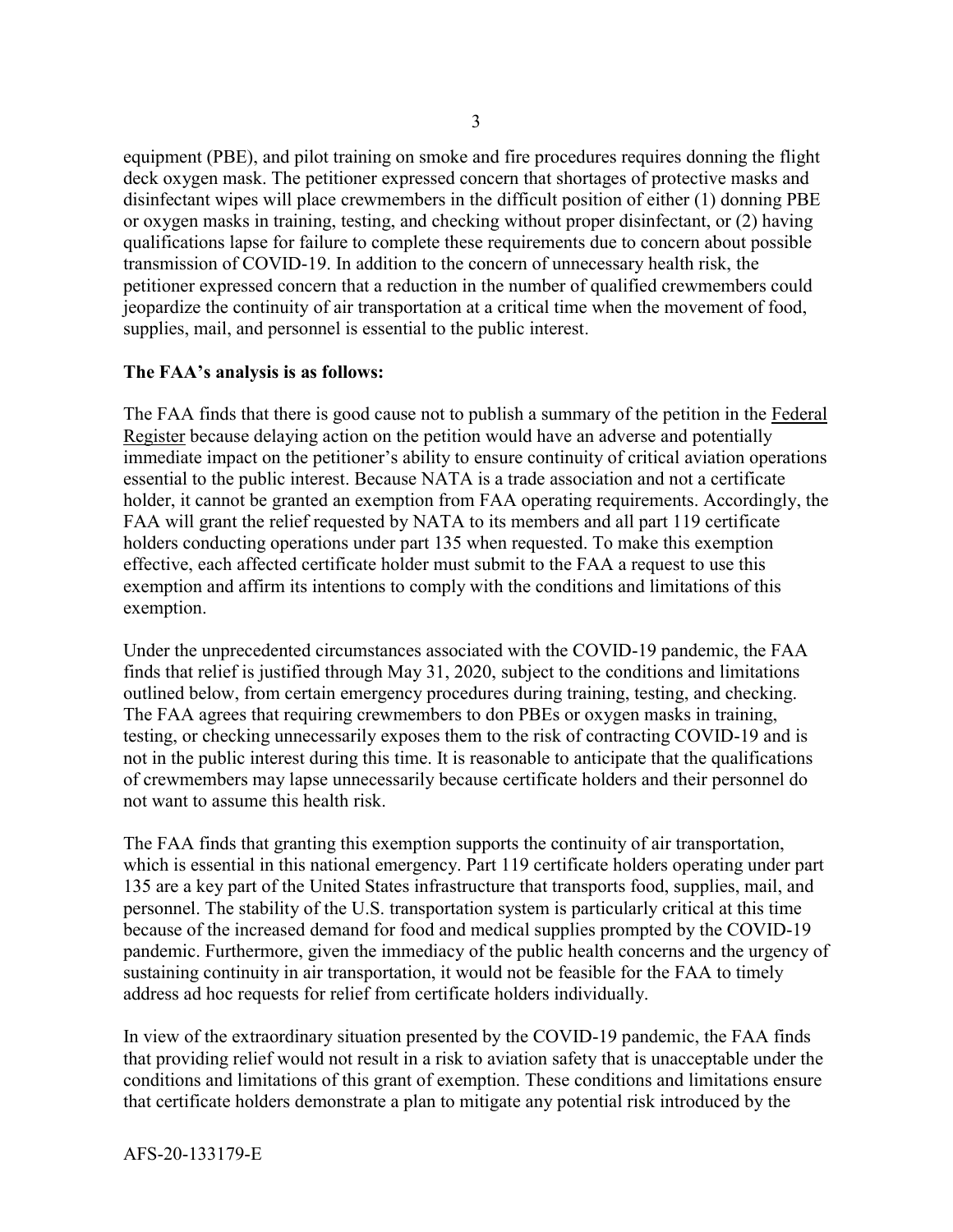alternative methods used by the certificate holder to conduct certain required crewmember emergency procedures during recurrent and upgrade training, testing, and checking. The relief applies to requirements for currently qualified crewmembers and to pilots completing pilot in command upgrade training who were previously qualified on the same airplane type as a second in command. The relief does not apply to requirements for the training and qualification of new personnel.

Consistent with the above policy, Condition and Limitation No. 1 requires those members of NATA who want to exercise the relief provided in this exemption to submit a Letter of Intent to use the relief provided in FAA Exemption No. 18509 prior to conducting any operation under Exemption No. 18509. Letters of Intent should be submitted by email to the following address: 9-AVS-AFS200-COVID-Exemptions@faa.gov. The FAA will place the letters in the exemption docket in the Federal eRulemaking Portal at: http://www.regulations.gov. Certificate holders should retain documentation to verify proper and timely submission of the Letter of Intent. Given the time sensitive nature of the relief required, the FAA will also accept Letters of Intent from other part 119 certificate holders conducting operations under part 135 who are not members of NATA.

As outlined in Condition and Limitation No. 2 below, each certificate holder seeking to use this exemption must obtain authorization in Operations Specification A005. A key factor for obtaining authorization to use this exemption is that the certificate holder tracks personnel who completed emergency training, testing, or checking using alternative methods and mitigates the potential risk through documented means of risk assessment and control. Some certificate holders operating under part 135 have voluntarily implemented a safety management system (SMS), and those without a formal SMS may have systematic procedures, practices, and policies for the management of safety risk. As outlined in Condition and Limitation No. 6 below, each certificate holder seeking to use this exemption must demonstrate and document how the potential risk associated with using alternative methods will be assessed and mitigated. Additionally, as outlined in Condition and Limitation No. 5 below, each crewmember that performs emergency drills using alternative methods must complete the drills using normal procedures during the crewmember's next regularly scheduled recurrent training.

## **The FAA's Decision**

In consideration of the foregoing, I find that a grant of exemption is in the public interest. Therefore, pursuant to the authority contained in 49 U.S.C. §§ 106(f), 40113, and 44701, delegated to me by the Administrator, part 119 certificate holders conducting part 135 operations are granted an exemption from 14 CFR  $\S$ § 135.293(b), 135.295(e) and (g), 135.297(c)(1)(i) and (ii), 135.331(c)(3), (5), and (7), 135.347(a), and 135.351(b)(2) and (c). This exemption is subject to the conditions and limitations listed below.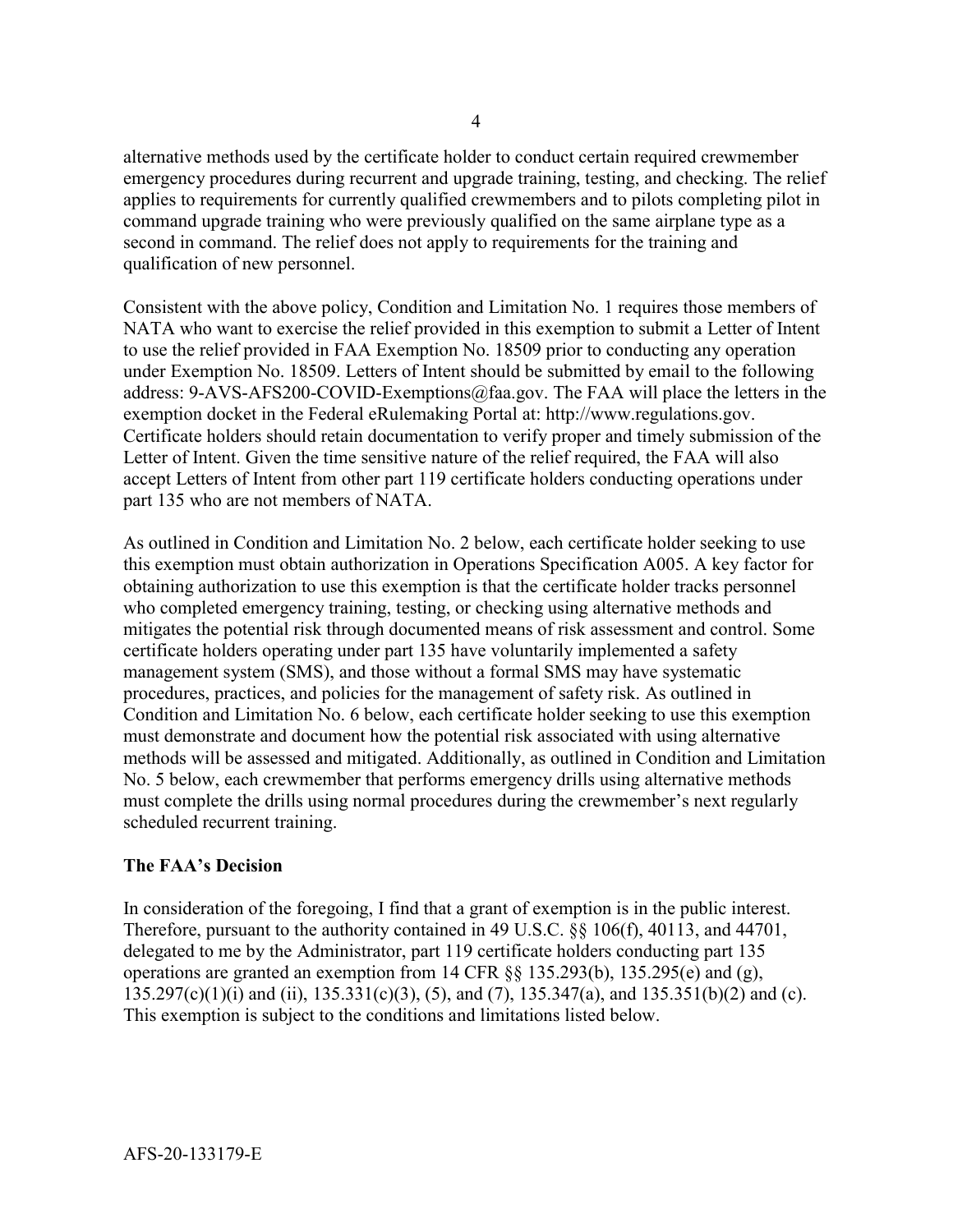### **Conditions and Limitations**

- 1. This exemption applies only to part 119 certificate holders who have submitted a Letter of Intent to the FAA at the following address: 9-AVS-AFS200-COVID-Exemptions $@$ faa.gov. The Letter of Intent must state the certificate holder's intention to exercise the relief granted in this exemption and affirm the intention to act consistently with the conditions and limitation herein.
- 2. This exemption applies only to part 119 certificate holders who have been granted authorization by their assigned principal operations inspector in operations specification A005.
- 3. This exemption applies only to crewmembers who are required to complete recurrent training, testing, or checking through May 31, 2020 and to pilots completing upgrade training or checking through May 31, 2020.
- 4. During recurrent or upgrade training, testing or checking of emergency procedures or drills that require the crewmember to don or use emergency equipment that must be placed on or over the head, the certificate holder may use alternative methods to conduct the training, testing, and checking. This paragraph does not apply to initial or transition training, testing, or checking.
- 5. Any crewmember that performs emergency drills under paragraph 4 using alternative methods must complete the drills using the normal procedures during the person's next regularly scheduled recurrent ground training or within 12 calendar months (plus grace month) of the training using the alternative methods, whichever is earlier.
- 6. Any part 119 certificate holder requesting to use this exemption must provide a plan to its assigned principal operations inspector with the following information.
	- a. For certificate holders with an accepted SMS, a safety risk assessment.
	- b. For certificate holders without an accepted SMS, a safety analysis and corresponding risk mitigations to be implemented by the certificate holder.
	- c. The alternative methods the certificate holder will use to accomplish the training, testing, and checking described in paragraph 4 above.
	- d. The method(s) the certificate holder will use in accordance with 14 CFR § 135.329(e)(1) to ensure that each crewmember using relief under paragraphs 3 and 4 above remains adequately trained and currently proficient for each aircraft, duty position, and type of operation in which the person serves.
- 7. Certificate holders may operate outside of the United States under this exemption, unless otherwise prohibited by a foreign country.